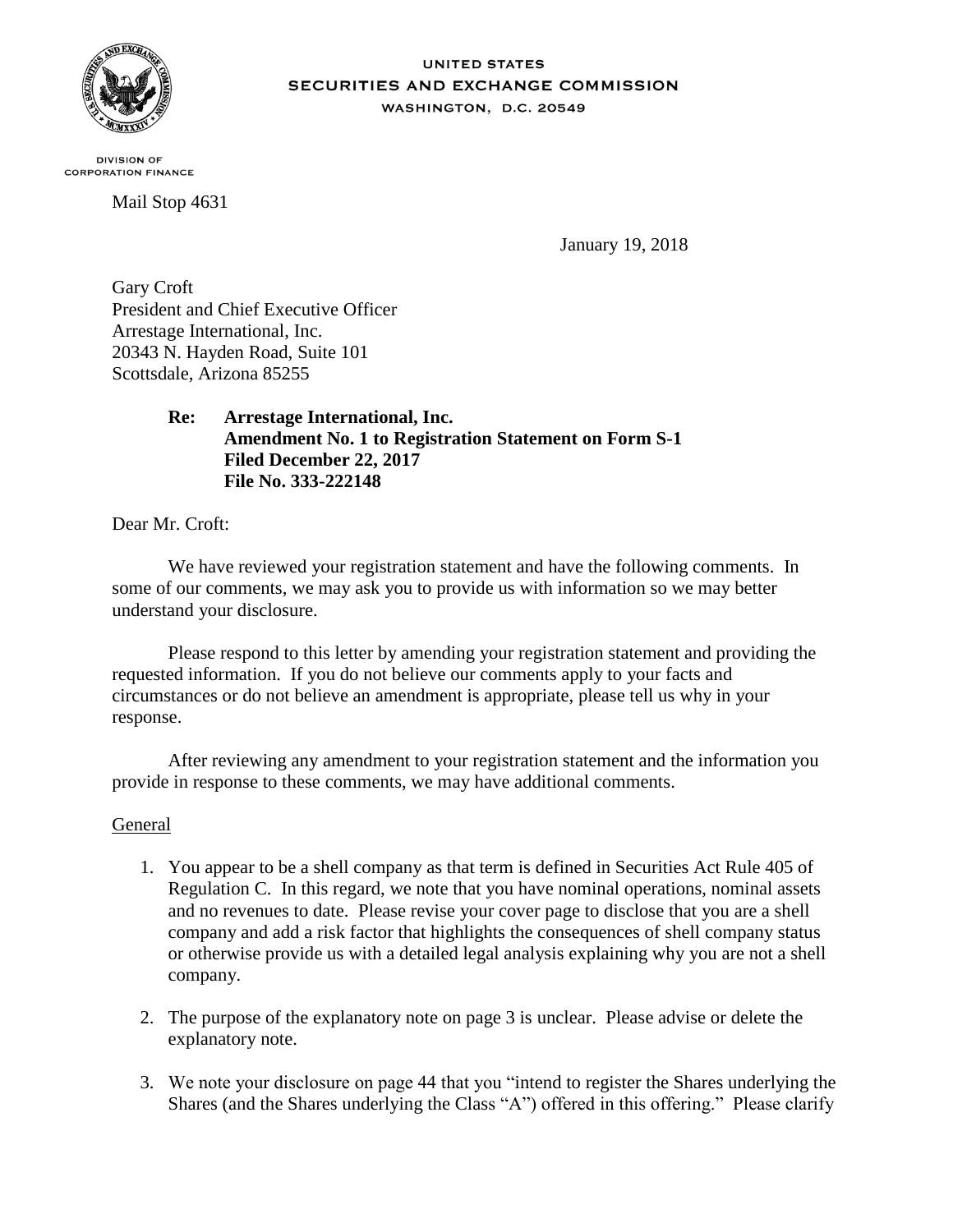> what securities you intend to register with this registration statement. Please revise your statement on page 44.

4. We note that this is a firm commitment offering. Please identify your underwriter in your next amendment. If this is not a firm commitment offering, then please revise to clarify whether this is a best efforts or a minimum-maximum basis offering. Please also revise to provide the information required by Item 501 and Item 508 of Regulation S-K.

# Calculation of Registration Fee, page 2

5. Please revise your fee table to indicate the appropriate registration fee for each class of securities that you are registering for sale. Please refer to the Note to the Calculation of Registration Fee section on Form S-1.

# Prospectus Summary, page 9

6. Please disclose here that you have limited operating history, no revenue, debt, and that your auditor has raised substantial doubt about your ability to continue as a going concern.

Risk Factors – Company, page 17

7. Please include a prominently placed risk factor alerting investors to the fact that you have no customers and no revenues.

# There may not be adequate Liquidity for Investors to Sell Shares of the Company at Market Price, page 17

8. Please revise to clearly state that there is no current market on an exchange for your securities.

# Reliance on Outsourcing for Some Production Could Slow Growth, page 23

9. We note your disclosure that you are reliant on licensed laboratories to manufacture your products. Please disclose whether you have entered into agreements with third-parties for the manufacturing of your products.

# We are in a highly competitive market segment..., page 27

10. We note your statement that your products have "certain competitive advantages" over products offered by your competitors. Please revise your disclosure to discuss in detail your products and their "competitive advantages."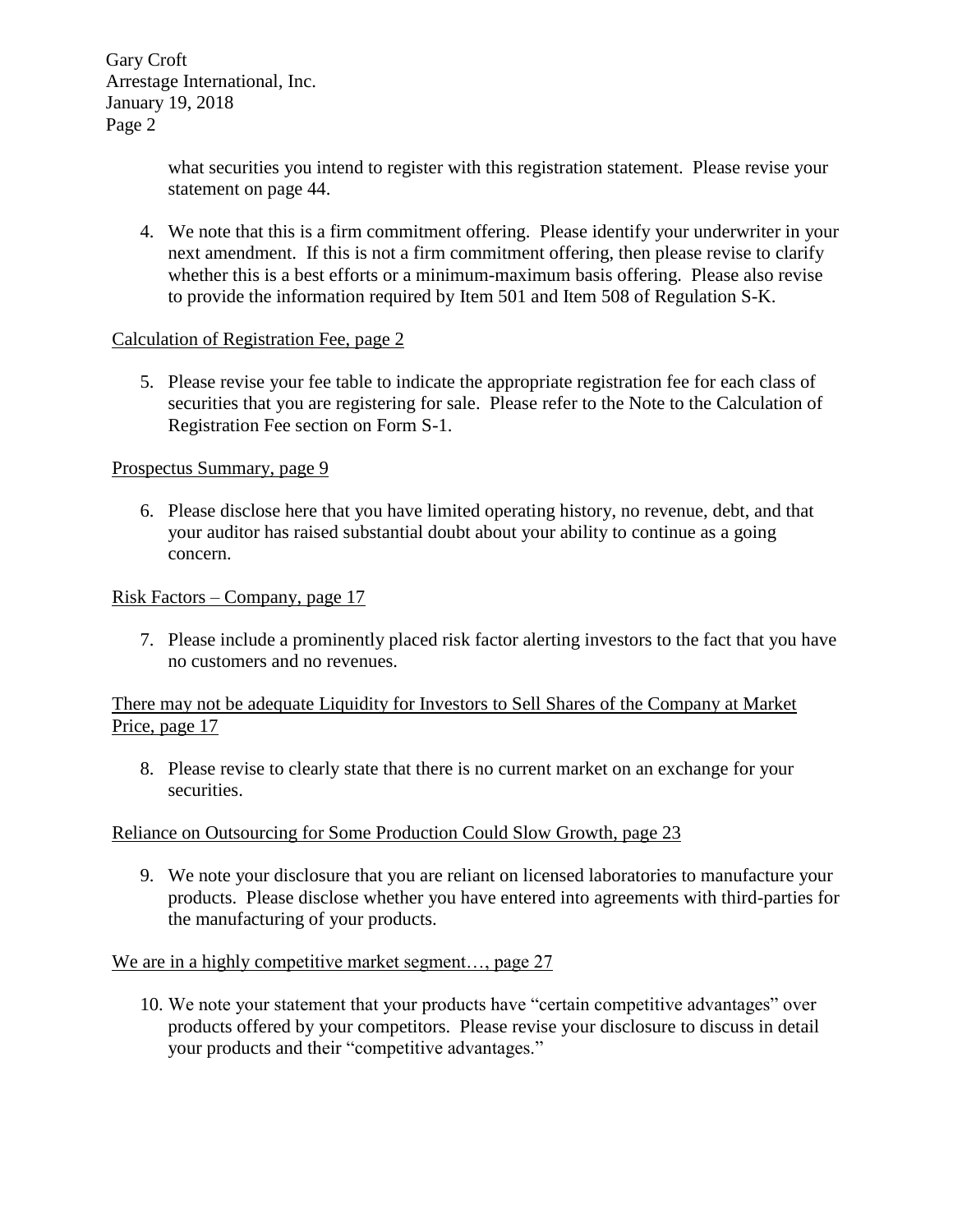# Emerging Growth Company Status, page 40

11. We note your reference to December 31, 2021. Please advise or revise.

## Use of Proceeds, page 42

12. Please revise to disclose the approximate amount intended to be used for each principal purpose for which the proceeds from this offering will be used. Please see Item 504 of Regulation S-K.

# Compliance with Federal and State Securities Laws, page 44

13. Your disclosures on page 44, including your disclosure that this offering is not registered does not appear appropriate. Please revise or advise.

#### Capitalization, page 45

14. Please update your table to reflect the most recent period presented, September 30, 2017.

#### Summary Balance Sheet, page 45

15. Please revise to provide the disclosure to footnote 2. In the alternative, please delete footnote 2 if no additional disclosure will be provided.

#### Dilution, page 46

16. Please update your table for the most recent period ended, September 30, 2017, and disclose your net tangible book value as appropriate. In this regard, we note that net tangible book value may differ from your working capital calculation. Please also round the per share amount to the nearest cent.

#### Principal Stockholders, page 48

- 17. Please disclose each beneficial owner of more than five percent of your common stock as required by Regulation S-K Item 403. Also, with respect to each such beneficial owner that is a legal entity, please disclose the natural person or persons who exercise the sole or shared voting and/or investment power with respect to the shares held in the name of that entity.
- 18. Please update the number of shares outstanding as of the most recent date practicable.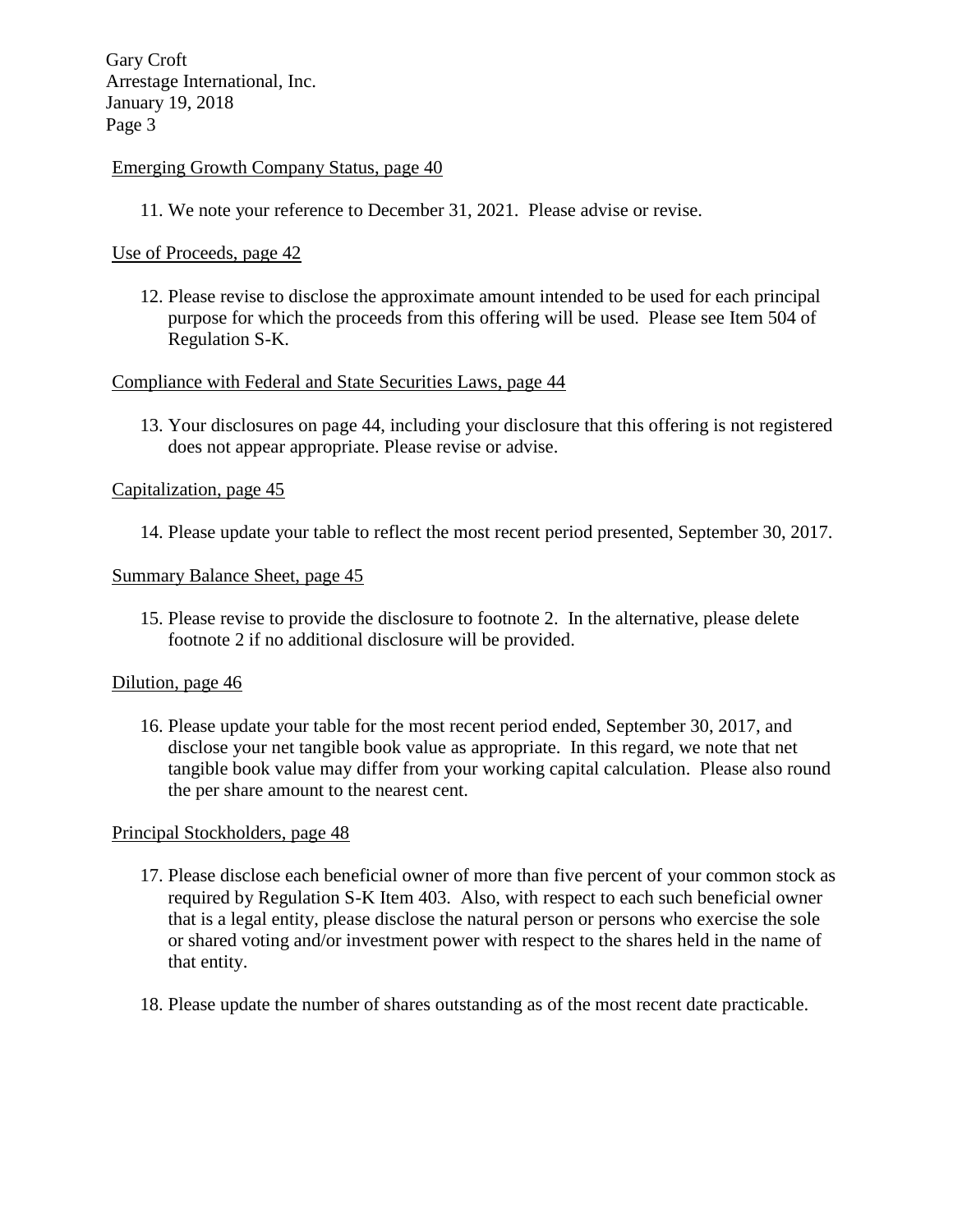# Plan of Distribution, page 50

19. Please revise your cover page and this section to clarify that you will sell shares at a fixed price for the duration of the offering.

## Description of Capital Stock

## Preferred stock, page 53

20. We note your disclosure that you are authorized to issue up to 5,000,000 shares of Preferred Stock. Your certificate of incorporation does not account for the Preferred Stock mentioned here. In that regard, we note your reference on page 59 to your amended and restated certificate of incorporation. Please revise your disclosure accordingly. In addition, please file a complete version of your articles of incorporation and bylaws, as amended. Please see Item 601(b)(3)(i)-(ii) of Regulation S-K.

## Lock-up agreements, page 58

21. We note your disclosure that holders of equity prior to this offering have entered into a lock-up agreement for a period of 360 days after effectiveness of this registration statement. Please file the lock-up agreement as an exhibit.

# Summary Historical Financial Data, page 67

22. Please revise your filing to clearly indicate that the statement of operations information you provide on page 69 for the nine months ended September 30, 2017 and 2016 are unaudited.

# Management's Discussion and Analysis of Financial Condition and Results of Operations, page 71

23. Please revise your filing to include a discussion of your results of operations for the periods presented. In this regard, you should provide a meaningful explanation of the expenses you have incurred and the reasons for changes from period to period.

# Acquisition of a Licensing Agreement, page 72

24. Please expand your disclosure of the licensing agreement with Ann Shapiro to expand on the financial terms of the agreement. In addition, please file the licensing agreement as an exhibit or tell us why you are not required to do so.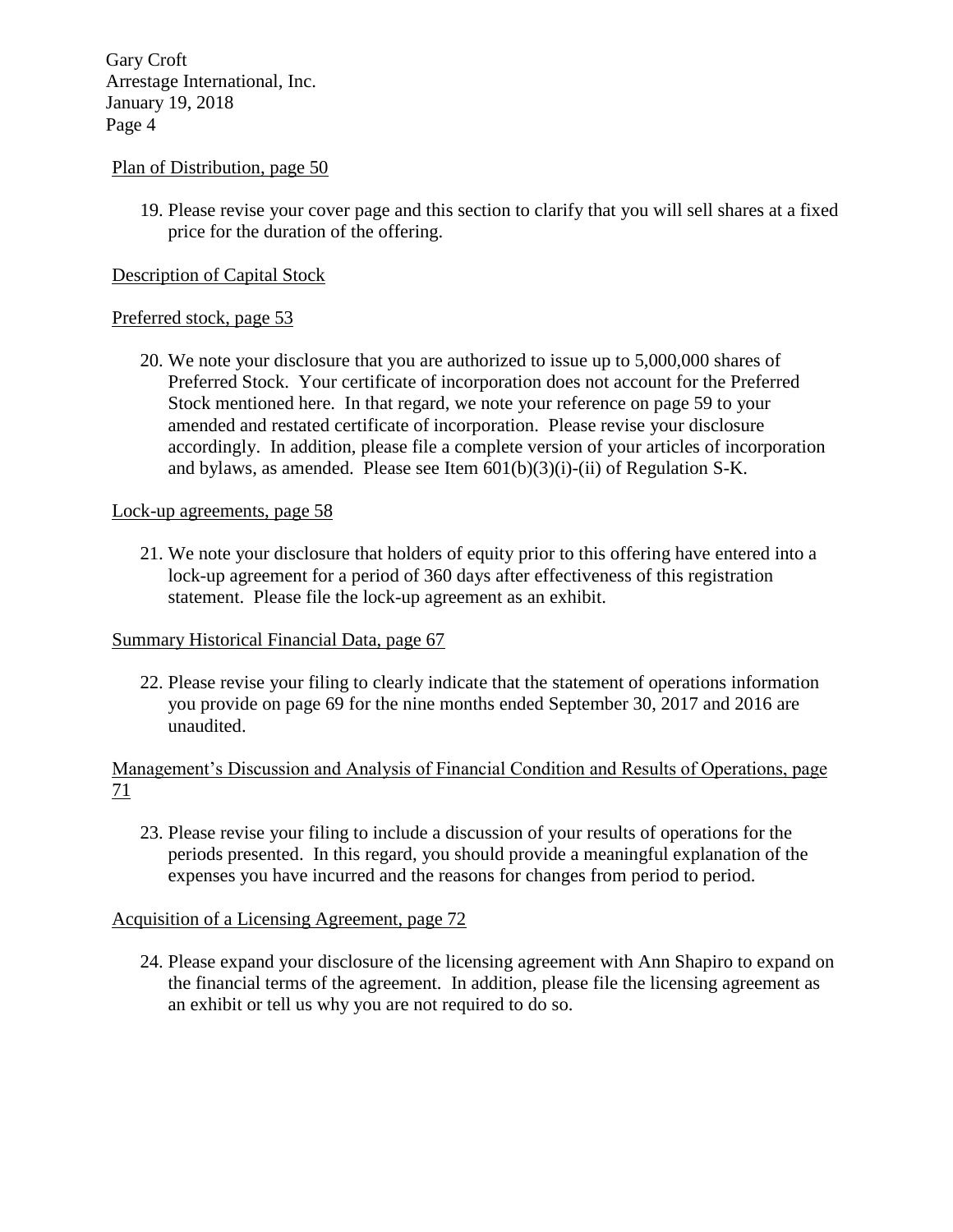## Business, page 84

- 25. We note your reference on page 84 to Arrestage Laboratories Corporation. Please advise if this is a subsidiary of the company.
- 26. Please significantly revise your discussion to describe with specificity your plan for the next twelve months. Provide more detail regarding your specific plan of operation, including detailed milestones and the anticipated time frame for beginning and completing each milestone, and the expected sources of funding for each type of expenditure.
- 27. Please revise to disclose, if true, that the company has no revenue.
- 28. Please disclose your total number of employees and number of full time employees, as required by Item 101(h)(xii) of Regulation S-K.

## Management, page 89

- 29. Please expand the discussion of your directors and executive officers to disclose the dates of each person's principal occupation during the past five years, and the name and principal business of any corporation or other organization in which such occupation and employment were carried on. Please refer to Item 401(e) of Regulation S-K.
- 30. We note that Kimberly Shapiro was appointed Vice Chairman since inception. Please confirm that the company operates without a Chairman of the Board.

#### Executive and Director Compensation, page 95

31. Please reconcile your disclosures that no executive officer will "collect salary or [is] anticipated to do so in the near future," with disclosure that upon the completion of this offering a compensation committee "will be responsible for determining the compensation" of your executive officers.

#### Summary compensation table, page 96

- 32. Please provide the disclosure required by Item 402(n). Please be sure to include executive compensation disclosure for the fiscal year ended December 31, 2017.
- 33. Please clarify whether executive compensation is being accrued for your executive officers.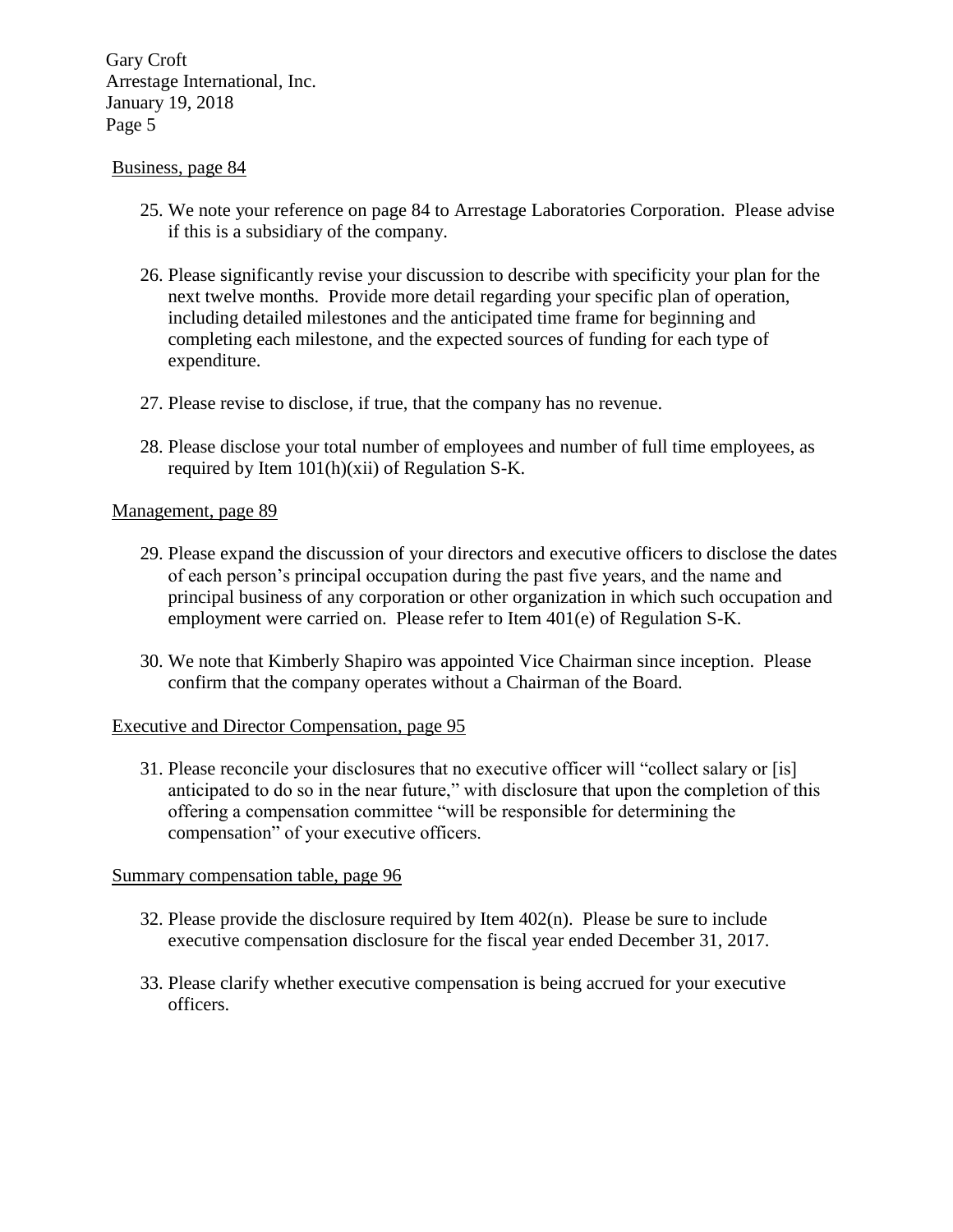## Description of Capital Stock, page 102

34. Please consolidate the duplicative disclosure under this section with disclosure found on pages 50-55.

## Report of Independent Registered Public Accounting Firm, page 120

35. Please consolidate the duplicative disclosure under this section with disclosure found on page F-2.

# Note 1. Summary of Significant Accounting Policies, page F-9

36. Given that you present unaudited nine month ended September 30 information within your audited year-end financial statements, please revise your filing to provide additional disclosure to clearly indicate that any reference to September 30 information is unaudited. Alternately, you may revise your filing to include separate audited December 31 financials and unaudited September 30 financials.

## Item 15. Recent sales of unregistered securities, page II-2

- 37. Please revise this section to describe all sales of unregistered securities for the past three fiscal years. Further, please disclose the amount of consideration paid, the value of the shares offered for services, or the fair value of the services received for shares. In particular, we note from page F-13 that during the year ended December 31, 2015, the company issued 10,000 shares of common stock for services. With regard to issuances of stock to employees, vendors, and consultants for services, please include a specific breakdown of who received shares, when you issued the shares, and the exemption from registration upon which you have relied. See Item 701of Regulation S-K for further guidance.
- 38. Please remove the table provided in this section.

#### **Exhibits**

39. We note that your legal opinion was improperly filed as Exhibit 23.2. We also note that Exhibit 5.1 is listed as the opinion of your auditors Opinion of Schumacher Associates Inc. Please revise to file the consent of counsel or indicate that it is included in Exhibit 5.1. Please file your legal opinion as Exhibit 5.1. Refer to Item  $601(b)(5)$  and  $601(b)(23)$ of Regulation S-K.

We remind you that the company and its management are responsible for the accuracy and adequacy of their disclosures, notwithstanding any review, comments, action or absence of action by the staff.